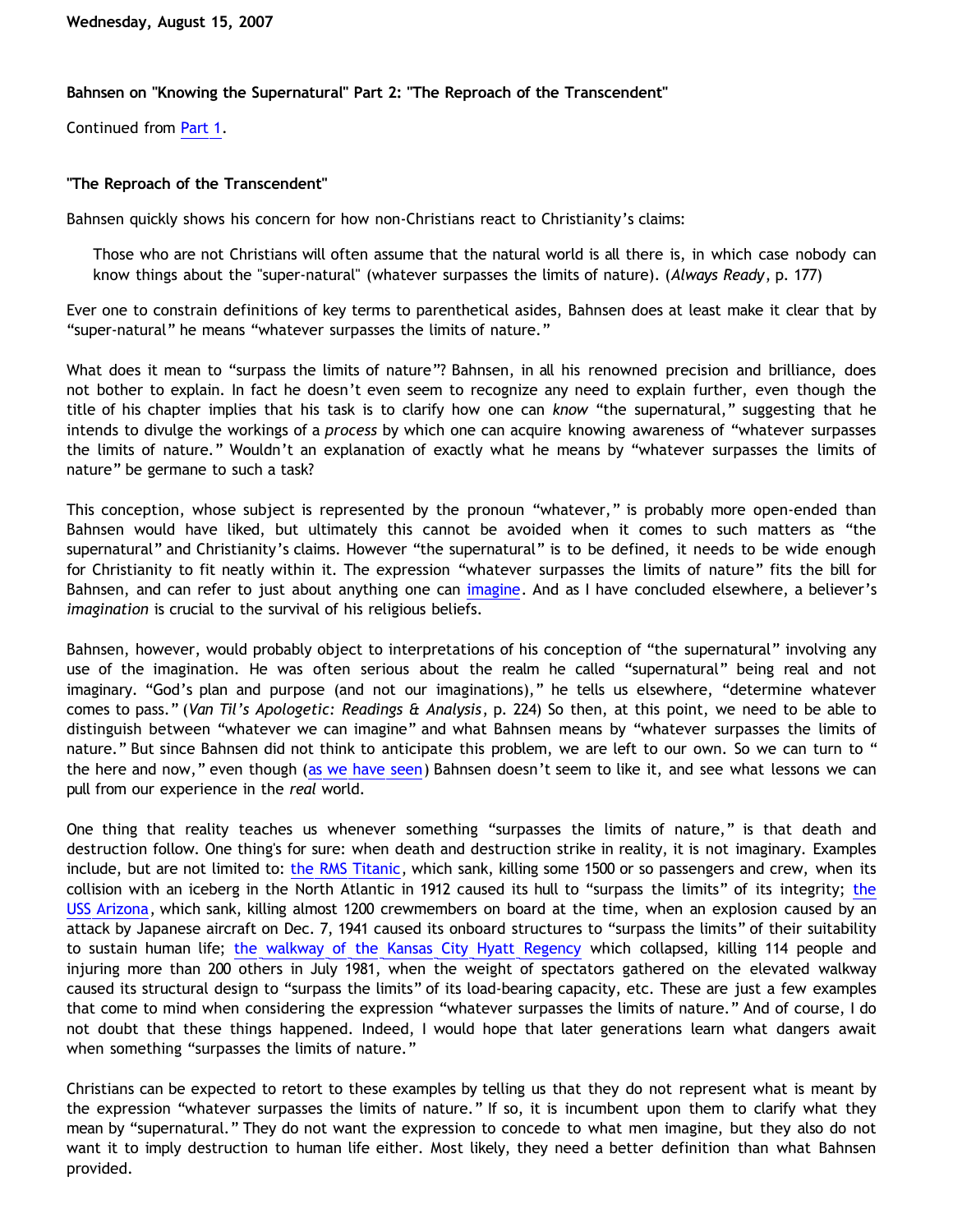But one thing that is clear, given Bahnsen's stated conception of "the supernatural," is that it concedes the primacy of the natural over the supernatural, at least conceptually. For it is against what we determine to be *natural* (in "the 'here-and-now'") that Bahnsen wants to inform his conception of "the supernatural." That is, to "know the supernatural," we must first know what is natural, and "whatever surpasses the limits of" what we determine to be natural ("the 'here-and-now'" that is), is therefore to be categorized as "supernatural." But while on this analysis knowledge of the natural comes logically prior to any alleged knowledge of "the supernatural " (for it is defined in contrasting reference to the natural), Christians still want to claim that "the supernatural" holds metaphysical and moral primacy over the natural. After all, they want to claim that the natural was "created" by "the supernatural." Bahnsen himself seemed to recognize this to some degree when he wrote:

In the process of knowing anything, man begins with his own experience and questions - the "immediate" starting point. However, that which man knows metaphysically begins with God (who preinterprets, creates, and governs everything man could know), and God's mind is epistemologically the standard of truth – thus being the "ultimate" starting point. (*Van Til's Apologetic: Readings & Analysis*, p. 100n. 33)

So for Bahnsen, the leap from the "immediate" experience known directly and firsthand by an individual subject, to the "'ultimate' starting point" of Christian supernaturalism, is warranted. How exactly such a leap is justified, remains unclear, and without any viable method of distinguishing between "the supernatural" and the imaginary, it seems dubious at best. For [we have already seen that faith](http://bahnsenburner.blogspot.com/2007/01/faith-as-belief-without-understanding.html), which Bahnsen conceives as a *belief*, "precedes knowledgeable understanding" (*Always Ready*, p. 88). So this "'ultimate' starting point" is affirmed on the basis of belief that is accepted *before* it is understood.

Bahnsen apparently understood that talk of "the supernatural" invites differing opinions and contentions:

In philosophical circles, discussions and debates about questions like these fall within the area of study known as "meta-physics." As you might expect, this division of philosophical investigation is usually a hotbed of controversy between conflicting schools of thought. More recently, the entire enterprise of metaphysics has in itself become a hotbed of controversy. (*Always Ready*, p. 177)

It is true that, in at least some philosophical circles, thinkers advocate for the plausibility of various "supernatural" explanations, and do so under the guise of metaphysics. And naturally, one would expect a high degree of controversy in such discussions, for anyone defending "the supernatural" will have nothing *objective* to point to in defense of his pronouncements. Consequently when one supernaturalist encounters another supernaturalist, neither will have any rational way of finally settling any conflict that may arise between them. Because reason and objectivity have been abandoned, controversy ensues without remedy. History has shown this to be the case between religions as well as among various factions within a religion.

Bahnsen's error from this point forward, is that he frequently conflates "metaphysics" with "supernaturalism" per se. Throughout the rest of this chapter, he will often use the words "metaphysics" or "metaphysical" when in fact the context of his point indicates that he really has some form of supernaturalism in mind. Even Bahnsen's own definitions do not support such a confusion, as we shall see. Bahnsen makes use of this switch in order to grant his mystical views an initial degree of *unearned credibility* within the discussion, thereby excusing himself from the heavy lifting we would like to have seen. Therefore, going forward, when quoting from Bahnsen's chapter, any time he uses the word "metaphysics" where actually he means some association with "the supernatural," I will point this out (such as with brackets).

Bahnsen complains about the increase of negative reactions among academics and lay thinkers alike, to claims involving "the supernatural":

Over the last two centuries a mindset has developed which is hostile toward any philosophical claim which is metaphysical [i.e., supernaturalistic] in character. It is clear to most students that antipathy to the Christian faith has been the primary and motivating factor in such attacks. Nevertheless, such criticism has been *generalized* into a pervasive antagonism toward any claims which are similarly "metaphysical" [i.e., supernaturalistic]. This anti-metaphysical [i.e., anti-supernaturalistic] attitude has been one of the crucial ingredients which have molded culture and history over the last two hundred years. It has altered common views regarding man and ethics, it has generated a radical reformulation of religious beliefs, and it has significantly affected perspectives ranging from politics to pedagogy. Consequently a very large number of the skeptical questions or challenges directed against the Christian faith are either rooted in, or colored by, this negative spirit with respect to metaphysics [i.e., supernaturalism]. (*Always Ready*, p. 178)

Bahnsen complains that, essentially since the Age of Reason, men no longer readily lay down their minds before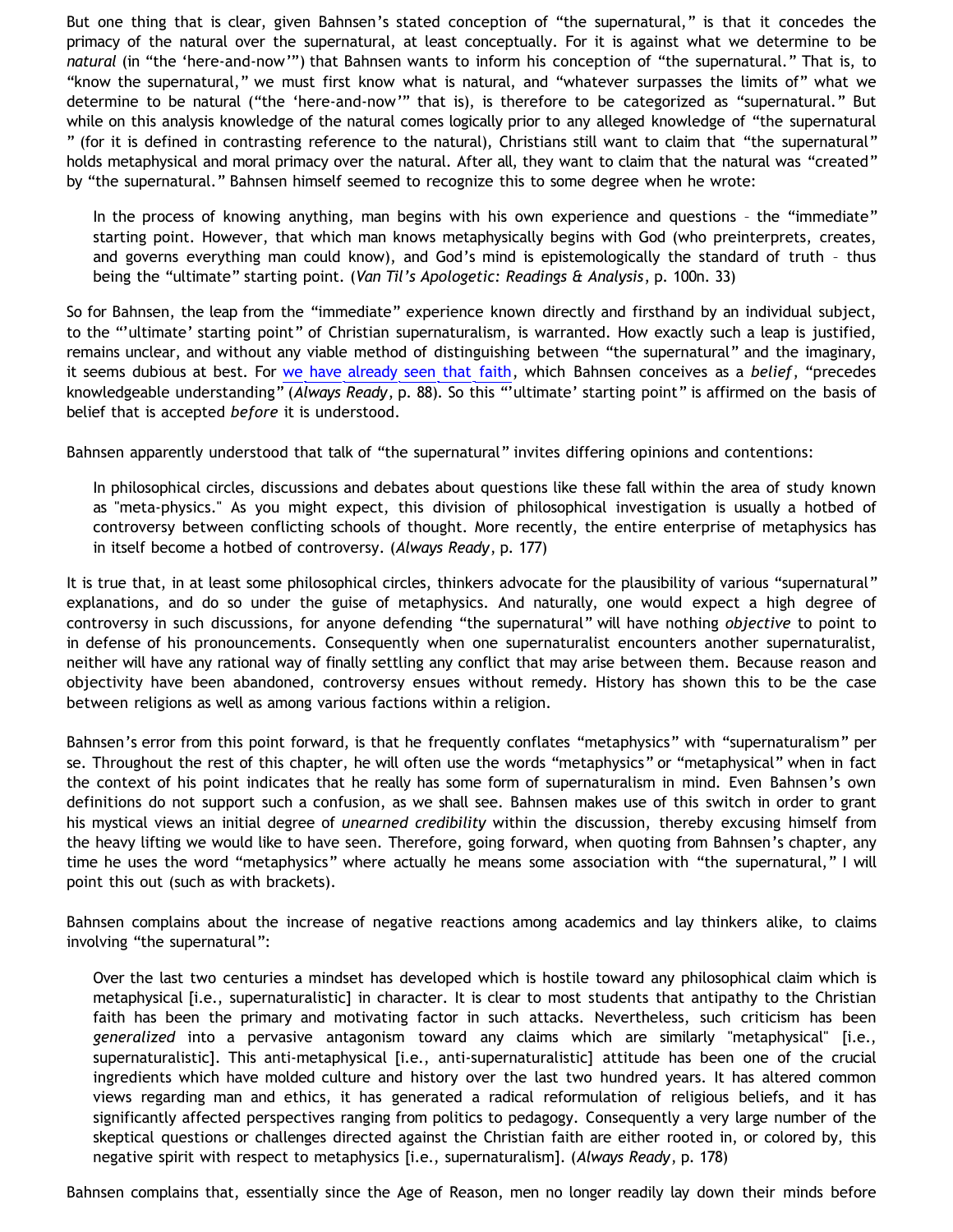the local mystic in the numbers that they used to, that many people now offer up resistance where before they were suggestible and domitable. Non-believers are no longer burnt at the stake for their non-belief, for instance, and this irks people like Bahnsen. In fact, Bahnsen's remarks read like a pining soliloquy to a more primitive past, asking something along the lines of "*What happened to the church, that it no longer defines civilization in its own image any more? What happened to the good old days of the Dark Ages, when everyone feared and believed and no one dared to defy the man of the cloth? What happened to the inheritance I was promised?*"

By complaining thusly, Bahnsen effectively diverts the attention of his reader away from the task at hand, namely "the problem of knowing the 'super-natural'," which he never intended to settle anyway. This paragraph, the fourth in the whole chapter, serves as a segue to focusing the reader's attention on the spoilsports: the non-believers, the atheists, the skeptics, the people who look at Christianity's and any other religion's supernatural claims and ask "How could anyone believe such garbage?" Instead of identifying any means by which one could acquire awareness of what he calls "the supernatural," Bahnsen wants to discredit what he will call " anti-metaphysical arguments," meaning anti-supernatural arguments, well before they've even been heard. Isn't this essentially what theists are objecting to when they accuse non-believers of "anti-supernatural bias"?

Throughout his discussion, Bahnsen assumes the reality of what he calls "the supernatural" and the truth of the Christian bible, indicating that he never intended to provide any instruction whatsoever on how one can know either in the first place. This is the mentality of a Dark Ages priest: "How dare ye argue against my magic kingdom! Of course it exists! You're not supposed to argue against its reality, you're supposed to believe in fear and trembling on my say so!" Only in this unspoken context does Bahnsen's essay make any sense.

## by Dawson Bethrick

Labels: [Always Ready,](http://bahnsenburner.blogspot.com/search/label/Always%20Ready) [Knowledge](http://bahnsenburner.blogspot.com/search/label/Knowledge), [Presuppositional Gimmickry](http://bahnsenburner.blogspot.com/search/label/Presuppositional%20Gimmickry)

*posted by Bahnsen Burner at [6:00 AM](http://bahnsenburner.blogspot.com/2007/08/bahnsen-on-knowing-supernatural-part-2.html)*

### **2 Comments:**

### [Sterling VanDerwerker](http://www.blogger.com/profile/15081485310209968950) said...

I am a Christian, and I think with the Mind of Jesus Christ, and using your mind to deny Him is a demonstration of Romans 1:18-32

Rom 1:18 For the wrath of God is revealed from heaven against all ungodliness and unrighteousness of men who suppress the truth in unrighteousness,

Rom 1:19 because **that which is known about God is evident within them; for God made it evident to them.**

Rom 1:20 For since the creation of the world His invisible attributes, His eternal power and divine nature, **have been clearly seen, being understood through what has been made, so that they are without excuse.**

Rom 1:21 For even though they knew God, they **did not honor Him as God or give thanks, but they became futile in their speculations, and their foolish heart was darkened.**

Rom 1:22 **Professing to be wise,** they became fools,

Rom 1:23 and exchanged the glory of the incorruptible God for an image in the form of corruptible man and of birds and four-footed animals and crawling creatures.

Rom 1:24 Therefore God gave them over in the lusts of their hearts to impurity, so that their bodies would be dishonored among them.

Rom 1:25 **For they exchanged the truth of God for a lie, and worshiped and served the creature** rather than the Creator, who is blessed forever. Amen.

Rom 1:26 For this reason God gave them over to degrading passions; for their women exchanged the natural function for that which is unnatural,

Rom 1:27 and in the same way also the men abandoned the natural function of the woman and burned in their desire toward one another, men with men committing indecent acts and receiving in their own persons the due penalty of their error.

Rom 1:28 And **just as they did not see fit to acknowledge God any longer, God gave them over to a depraved mind,** to do those things which are not proper,

Rom 1:29 being filled with all unrighteousness, wickedness, greed, evil; full of envy, murder, **strife, deceit, malice**; {they are} gossips,

Rom 1:30 **slanderers, haters of God, insolent, arrogant, boastful,** inventors of evil, disobedient to parents,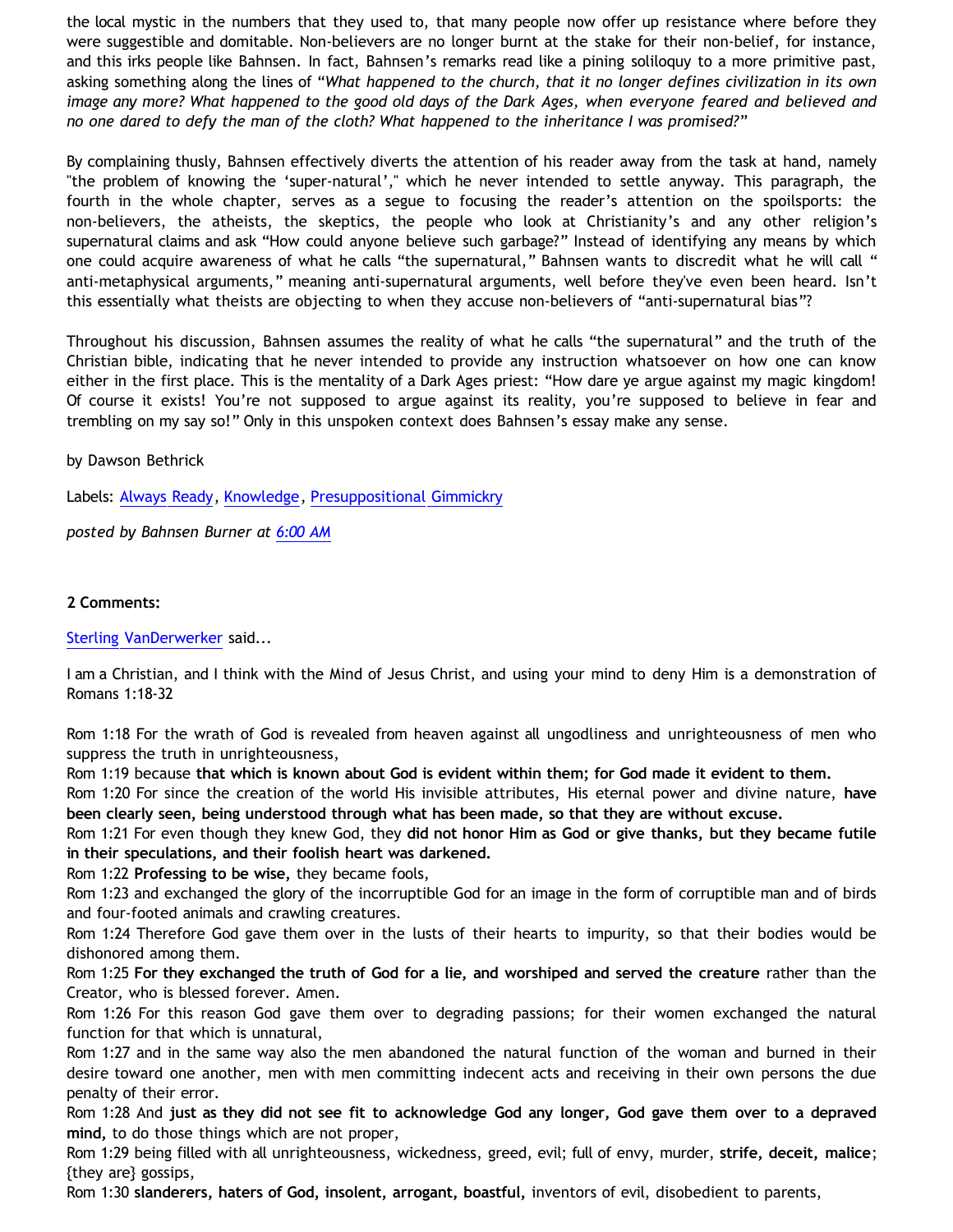Rom 1:31 without understanding, untrustworthy, unloving, unmerciful;

Rom 1:32 and although they know the ordinance of God, that those who practice such things are worthy of death, they not only do the same, but also give hearty approval to those who practice them.

Repent,

**Sterling** 

[September 10, 2007 7:28 AM](http://bahnsenburner.blogspot.com/2007/08/3491967745169573097)

[Bahnsen Burner](http://www.blogger.com/profile/11030029491768748360) said...

Hi Sterling,

I'm so glad you stopped by my blog! I hope you continue reading - and commenting - more.

Sterling wrote: "I am a Christian, and I think with the Mind of Jesus Christ,"

Wonderful!

Here's a question for you: Is Christ omniscient and infallible, or not? If Christ is not omniscient and infallible, then what good is "think[ing] with the Mind of Christ"? It seems that you'd just be thinking with a mind that's no better than the one you have, but for some reason prefer to think with someone else's mind instead of yours. What's wrong with your own mind? Why not think with it?

Now, if Christ is omniscient and infallible, then you should be able to demonstrate that you "think with the Mind of Christ" rather than simply assert that you do. For thinking with an omniscient and infallible mind would mean that you don't need to stop and figure things out and learn as you go. Someone who thinks with an omniscient and infallible mind should know everything without having to learn (for an omniscient and infallible mind could not learn anything to begin with - there would be nothing for it to learn). So perhaps you can tell me what I had for breakfast this morning. You should also be able to tell me things like:

- where I was living in 1995
- where I got married and to whom
- how many degrees I have earned and in what subjects
- my birthdate and the birthdates of any family members I have
- the kind of car I drive and how much I paid the last time I filled the tank
- what my salary is
- the square footage of my house
- how long I've been living at my present address
- the name of my current boss
- how many fillings I have
- what my favorite restaurants are
- what kind of surgeries if any I've had
- my favorite sports
- my favorite music
- the number of states and countries I've traveled in
- the year I graduated from high school
- etc.

An omniscient and infallible mind would know all these details. So if you think with an omniscient and infallible mind, I would expect you to be able to answer all these questions without any hesitation or error. But if you're simply pulling my leg, I would expect that you would not be able to answer any of these questions accurately and that you would come up with a line of excuses for why you wouldn't be able to in spite of your claim to think with an omniscient and infallible mind. I will know you by your fruits and your excuses.

The point is: the believer needs to give some very good reason why we should not suppose he is merely pretending when he claims to "think with the Mind of Jesus Christ."

Sterling continued: "and using your mind to deny Him is a demonstration of Romans 1:18-32"